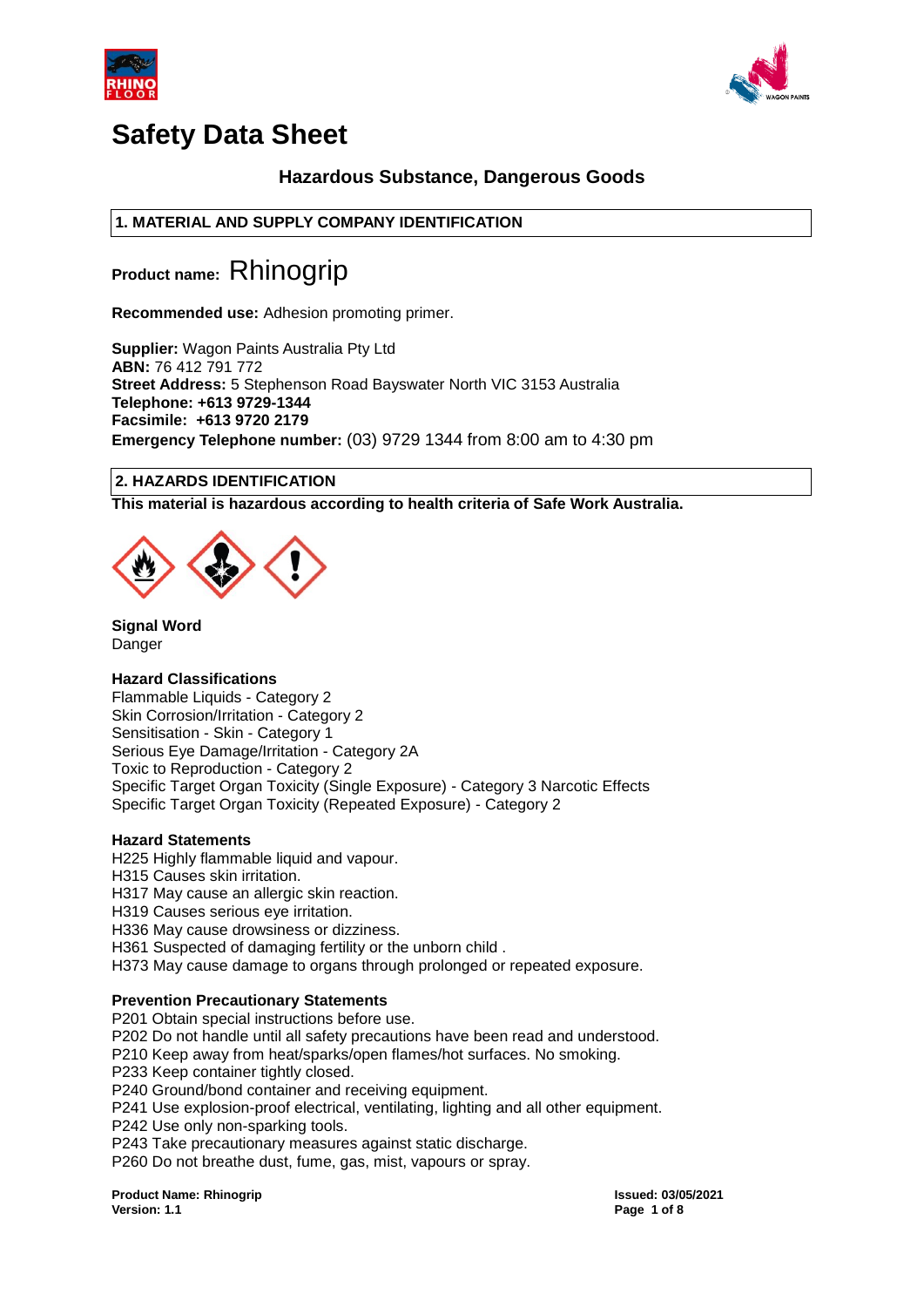



P264 Wash hands, face and all exposed skin thoroughly after handling.

P271 Use only outdoors or in a well-ventilated area.

P272 Contaminated work clothing should not be allowed out of the workplace.

P280 Wear protective clothing, gloves, eye/face protection and suitable respirator.

# **Response Precautionary Statements**

P101 If medical advice is needed, have product container or label at hand.

P303+P361+P353 IF ON SKIN (or hair): Remove/Take off immediately all contaminated clothing. Rinse skin with water/shower.

P304+P340 IF INHALED: Remove victim to fresh air and keep at rest in a position comfortable for breathing.

P305+P351+P338 IF IN EYES: Rinse cautiously with water for several minutes. Remove contact lenses, if present and easy to do. Continue rinsing.

P312 Call a POISON CENTER or doctor/physician if you feel unwell.

P362 Take off contaminated clothing and wash before reuse.

## **Storage Precautionary Statements**

P403+P233 Store in a well-ventilated place. Keep container tightly closed. P405 Store locked up.

## **Disposal Precautionary Statement**

P501 Dispose of contents/container in accordance with local, regional, national and international regulations.

## **Poison Schedule:** Not Applicable

# **DANGEROUS GOOD CLASSIFICATION**

Classified as dangerous Goods by the criteria of the "Australian Code for the Transport of Dangerous good by Road or rail" and the "New Zealand NZS5433: Transport of Dangerous Good on Land"

# **Dangerous Goods Class:** 3

| <b>3. COMPOSITION INFORMATION</b>          |            |                   |  |  |  |  |
|--------------------------------------------|------------|-------------------|--|--|--|--|
| <b>CHEMICAL ENTITY</b>                     | CAS NO     | <b>PROPORTION</b> |  |  |  |  |
| Toluene                                    | 108-88-3   | $30 - 60\%$       |  |  |  |  |
| <b>Isopropyl Alcohol</b>                   | 67-63-0    | $10 - 30%$        |  |  |  |  |
| Xylene (o-, m-, p- isomers)                | 1330-20-7  | $< 10\%$          |  |  |  |  |
| n Butyl Acetate                            | 123-86-4   | $< 10\%$          |  |  |  |  |
| n Butyl Alcohol                            | 71-36-3    | $< 10\%$          |  |  |  |  |
| bisphenol A - epoxy resins,                |            |                   |  |  |  |  |
| number average MW >700 - <1100             | 25068-38-6 | $< 10\%$          |  |  |  |  |
| Ingredients determined to be Non-Hazardous |            | <b>Balance</b>    |  |  |  |  |
|                                            |            |                   |  |  |  |  |

# **4. FIRST AID MEASURES**

If poisoning occurs, contact a doctor or Poisons Information Centre (Phone Australia 131 126, New Zealand 0800 764 766).

**Inhalation:** Remove victim from exposure - avoid becoming a casualty. Remove contaminated clothing and loosen remaining clothing.

Allow patient to assume most comfortable position and keep warm. Keep at rest until fully recovered. Seek medical advice if effects persist.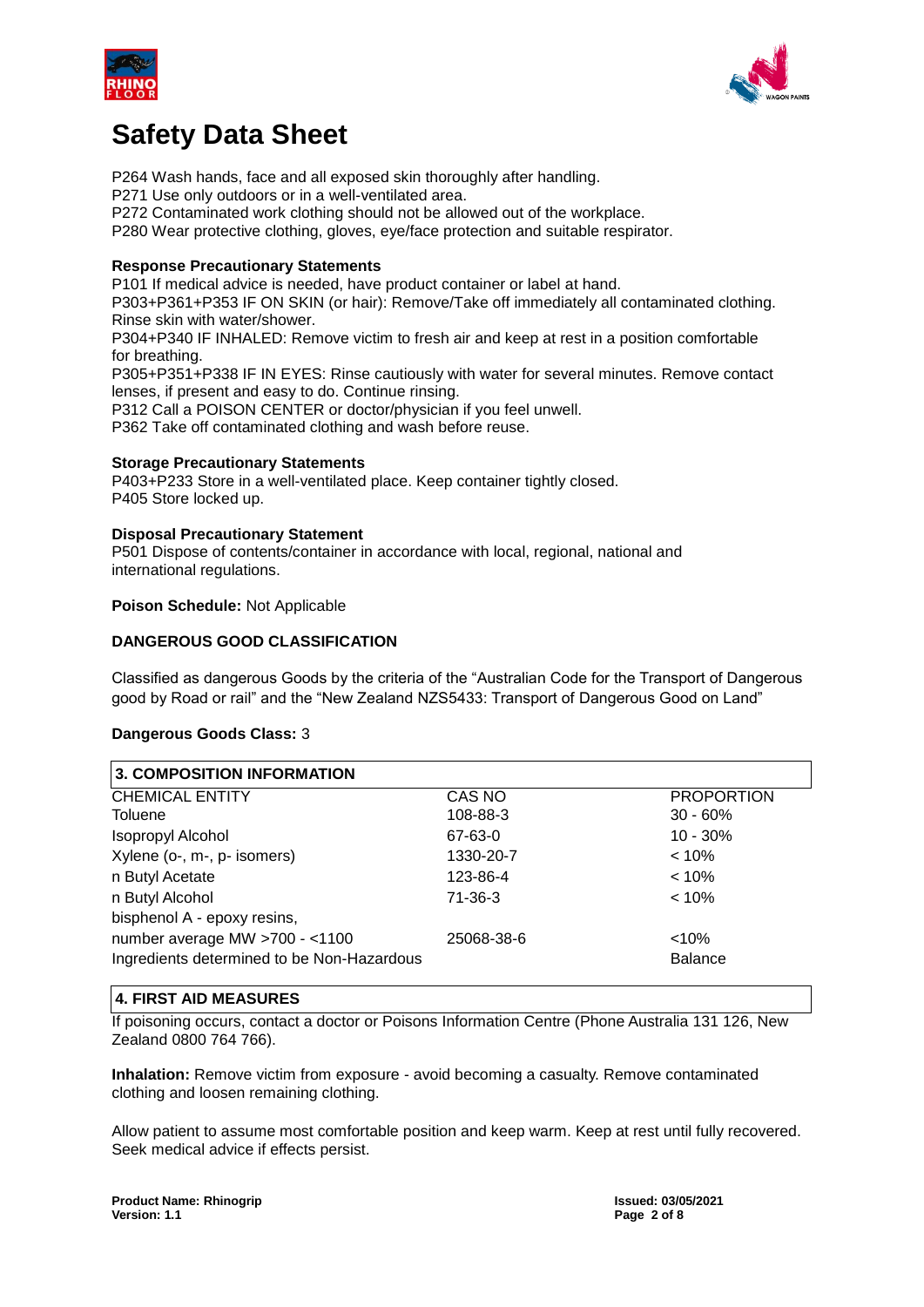



**Skin Contact:** If skin or hair contact occurs, immediately remove contaminated clothing and flush skin and hair with running water. Continue flushing with water until advised to stop by the Poisons Information Centre or a Doctor; or for 15 minutes and transport to Doctor or Hospital. For gross contamination, immediately drench with water and remove clothing. Continue to flush skin and hair with plenty of water (and soap if material is insoluble).

For skin burns, cover with a clean, dry dressing until medical help is available. If blistering occurs, do NOT break blisters. If swelling, redness, blistering, or irritation occurs seek medical assistance.

**Eye contact:** If in eyes wash out immediately with water. In all cases of eye contamination it is a sensible precaution to seek medical advice.

**Ingestion:** Rinse mouth with water. If swallowed, do NOT induce vomiting. Give a glass of water to drink. Never give anything by the mouth to an unconscious patient. If vomiting occurs give further water. Seek medical advice.

**Notes to physician:** Treat symptomatically. Effects may be delayed.

# **5. FIRE FIGHTING MEASURES**

## **Hazchem Code: •3YE**

**Suitable extinguishing media:** If material is involved in a fire use alcohol resistant foam or dry agent (carbon dioxide, dry chemical powder).

**Specific hazards:** Highly flammable liquid and vapour. May form flammable vapour mixtures with air. Flameproof equipment necessary in area where this chemical is being used. Nearby equipment must be earthed.

Electrical requirements for work area should be assessed according to AS3000. Vapour may travel a considerable distance to source of ignition and flash back. Avoid all ignition sources. All potential sources of ignition (open flames, pilot lights, furnaces, spark producing switches and electrical equipment etc) must be eliminated both in and near the work area. Do NOT smoke.

**Fire fighting further advice:** Heating can cause expansion or decomposition leading to violent rupture of containers. If safe to do so, remove containers from path of fire. Keep containers cool with water spray. On burning or decomposing may emit toxic fumes. Fire fighters to wear self-contained breathing apparatus and suitable protective clothing if risk of exposure to vapour or products of combustion or decomposition.

# **6. ACCIDENTAL RELEASE MEASURES**

# **SMALL SPILLS**

Wear protective equipment to prevent skin and eye contamination. Avoid inhalation of vapours or dust. Wipe up with absorbent (clean rag or paper towels). Collect and seal in properly labelled containers or drums for disposal.

### **LARGE SPILLS**

If safe to do so, shut off all possible sources of ignition. Clear area of all unprotected personnel. Slippery when spilt. Avoid accidents, clean up immediately. Wear protective equipment to prevent skin and eye contamination and the inhalation of vapours. Work up wind or increase ventilation. Contain prevent run off into drains and waterways. Use absorbent (soil, sand or other inert material). Use a spark-free shovel. Collect and seal in properly labelled containers or drums for disposal. If contamination of crops, sewers or waterways has occurred advise local emergency services.

### **Dangerous Goods Initial Emergency Response Guide No:** 14

**Product Name: Rhinogrip Issued: 03/05/2021 Version: 1.1 Page 3 of 8**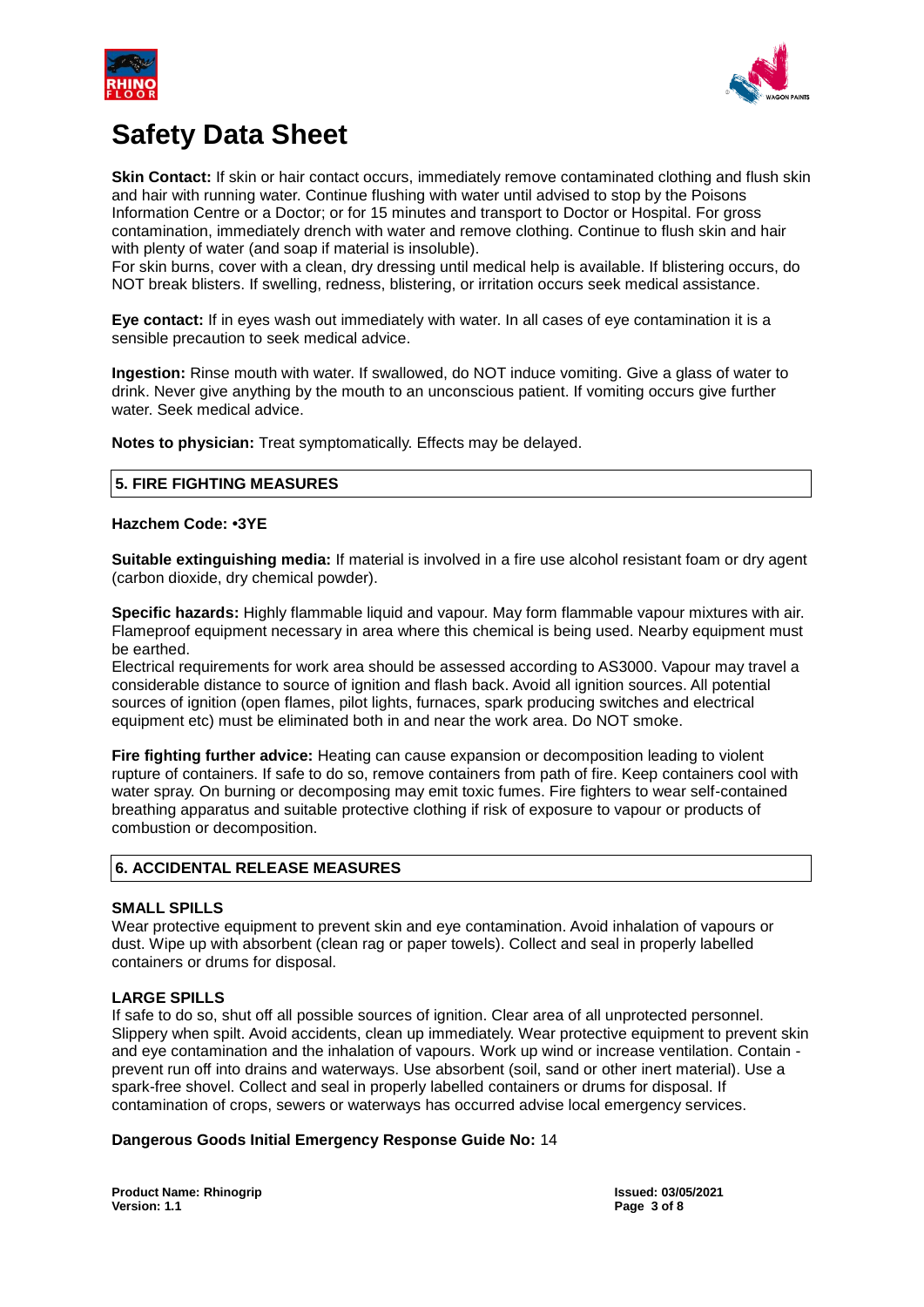



# **7. HANDLING AND STORAGE**

**Handling:** Avoid eye contact and skin contact. Avoid inhalation of vapour, mist or aerosols.

**Storage:** Store in a cool, dry, well-ventilated place and out of direct sunlight. Store away from foodstuffs. Store away from incompatible materials described in Section 10. Store away from sources of heat and/or ignition.

Store locked up. Keep container standing upright. Keep containers closed when not in use - check regularly for leaks.

This material is classified as a Class 3 Flammable Liquid as per the criteria of the "Australian Code for the Transport of Dangerous Goods by Road & Rail" and/or the "New Zealand NZS5433: Transport of Dangerous Goods on Land" and must be stored in accordance with the relevant regulations.

#### **8. EXPOSURE CONTROLS / PERSONAL PROTECTION**

#### **National occupational exposure limits:**

|                             | TWA        |       |            | <b>STEL</b> |                          |
|-----------------------------|------------|-------|------------|-------------|--------------------------|
|                             | ppm        | mq/m3 | ppm        | mg/m3       |                          |
| Isopropyl alcohol           | 400        | 983   | 500        | 1230        | $\overline{\phantom{a}}$ |
| n-Butyl acetate             | 150        | 713   | 200        | 950         | ۰                        |
| n-Butyl alcohol             | 50 Peak    |       | 152 Peak   | $\sim$      |                          |
|                             | limitation |       | limitation |             | Sk                       |
| Toluene                     | 50         | 191   | 150        | 574         | Sk                       |
| Xylene (o-, m-, p- isomers) | 80         | 350   | 150        | 655         |                          |

As published by Safe Work Australia.

TWA - The time-weighted average airborne concentration over an eight-hour working day, for a fiveday working week over an entire working life.

STEL (Short Term Exposure Limit) - the average airborne concentration over a 15 minute period which should not be exceeded at any time during a normal eight-hour workday.

Sk Notice - absorption through the skin may be a significant source of exposure. The exposure standard is invalidated if such contact should occur.

These Exposure Standards are guides to be used in the control of occupational health hazards. All atmospheric contamination should be kept too as low a level as is workable. These exposure standards should not be used as fine dividing lines between safe and dangerous concentrations of chemicals. They are not a measure of relative toxicity.

If the directions for use on the product label are followed, exposure of individuals using the product should not exceed the above standard. The standard was created for workers who are routinely, potentially exposed during product manufacture.

**Biological Limit Values:** As per the "National model regulations for the control of workplace hazardous substances (Safe Work Australia)" The ingredients in this material do not have a Biological Limit Allocated.

**Engineering Measures:** Ensure ventilation is adequate to maintain air concentrations below Exposure Standards. Use only in well ventilated areas. Use with local exhaust ventilation or while wearing appropriate respirator. Vapour heavier than air - prevent concentration in hollows or sumps. Do NOT enter confined spaces where vapour may have collected.

**Page 4 of 8**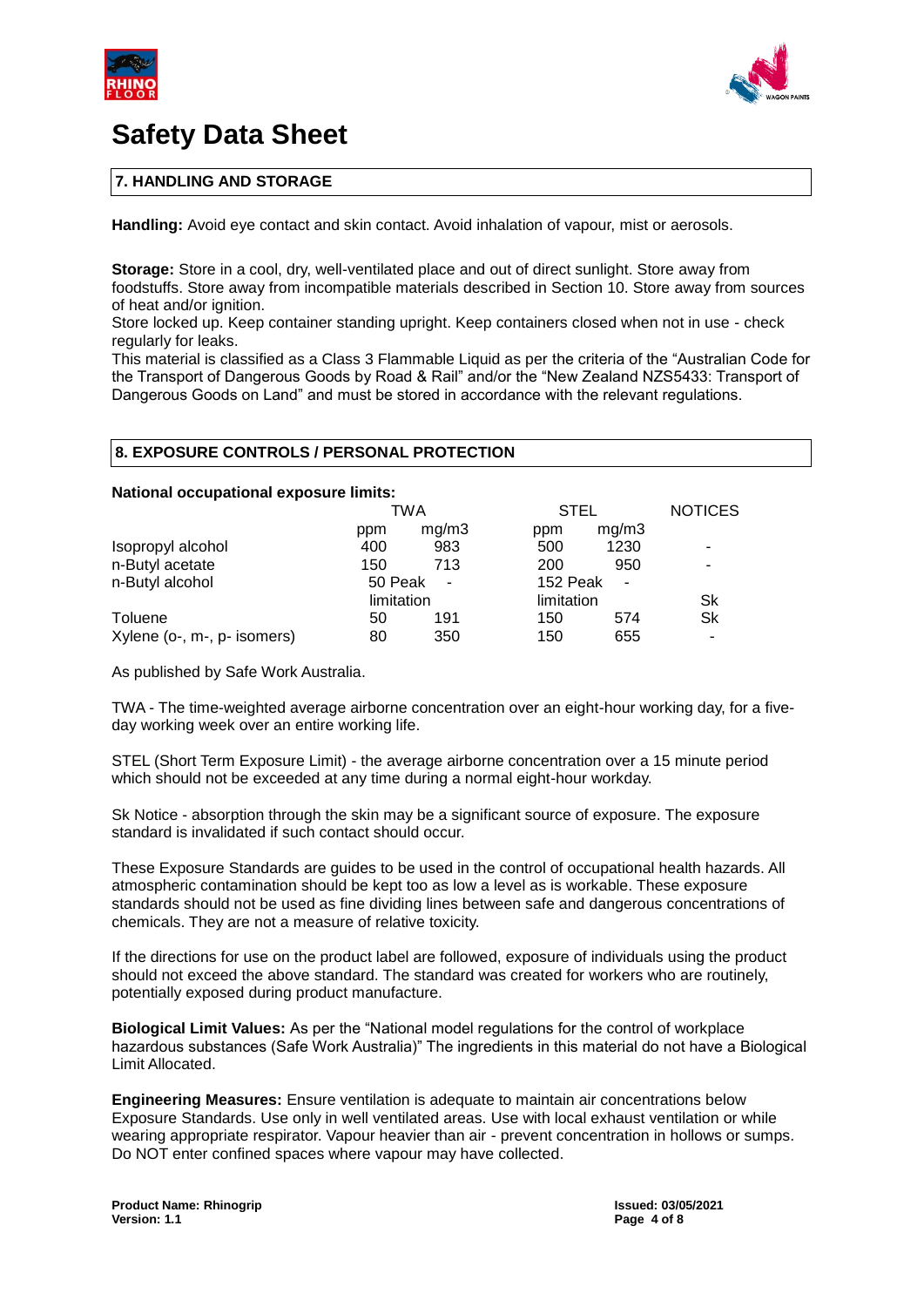



**Personal Protection Equipment:** SAFETY SHOES, OVERALLS, GLOVES, CHEMICAL GOGGLES, RESPIRATOR.

Wear safety shoes, overalls, gloves, chemical goggles, respirator. Use with adequate ventilation. If inhalation risk exists wear organic vapour/particulate respirator meeting the requirements of AS/NZS 1715 and AS/NZS 1716.Available information suggests that gloves made from nitrile rubber should be suitable for intermittent contact. However, due to variations in glove construction and local conditions, the user should make a final assessment. Always wash hands before smoking, eating, drinking or using the toilet. Wash contaminated clothing and other protective equipment before storing or reusing.

**Hygiene measures:** Keep away from food, drink and animal feeding stuffs. When using do not eat, drink or smoke. Wash hands prior to eating, drinking or smoking. Avoid contact with clothing. Avoid eye contact and skin contact. Avoid inhalation of vapour, mist or aerosols. Ensure that eyewash stations and safety showers are close to the workstation location.

## **9. PHYSICAL AND CHEMICAL PROPERTIES**

**Form:** Liquid **Colour:** Grey, white of black. **Odour:** Solvent **Solubility:** Insoluble in water **Specific Gravity (20 °C):** Approx. 1.0 **Relative Vapour Density (air=1):** >1 **Vapour Pressure (20 °C):** N Av **Flash Point (°C):** <23 **Flammability Limits (%):** N Av **Autoignition Temperature (°C):** N Av **Melting Point/Range (°C):** N Av **Boiling Point/Range (°C):** 82-143 **pH:** N App **Viscosity: >** 14 cSt @ 40 °C **Total VOC (g/Litre):** 680 g/L

(Typical values only - consult specification sheet)  $N Av = Not available$ ,  $N App = Not applicable$ 

## **10. STABILITY AND REACTIVITY**

**Chemical stability:** This material is thermally stable when stored and used as directed. **Conditions to avoid:** Elevated temperatures and sources of ignition. **Incompatible materials:** Oxidising agents.

**Hazardous decomposition products:** Oxides of carbon and nitrogen, smoke and other toxic fumes. **Hazardous reactions:** No known hazardous reactions.

# **11. TOXICOLOGICAL INFORMATION**

No adverse health effects expected if the product is handled in accordance with this Safety Data Sheet and the product label. Symptoms or effects that may arise if the product is mishandled and overexposure occurs are:

### **Acute Effects**

**Inhalation:** Material may be an irritant to mucous membranes and respiratory tract. Inhalation of vapour can result in headaches, dizziness and possible nausea. Inhalation of high concentrations can

**Product Name: Rhinogrip Issued: 03/05/2021 Version: 1.1 Page 5 of 8**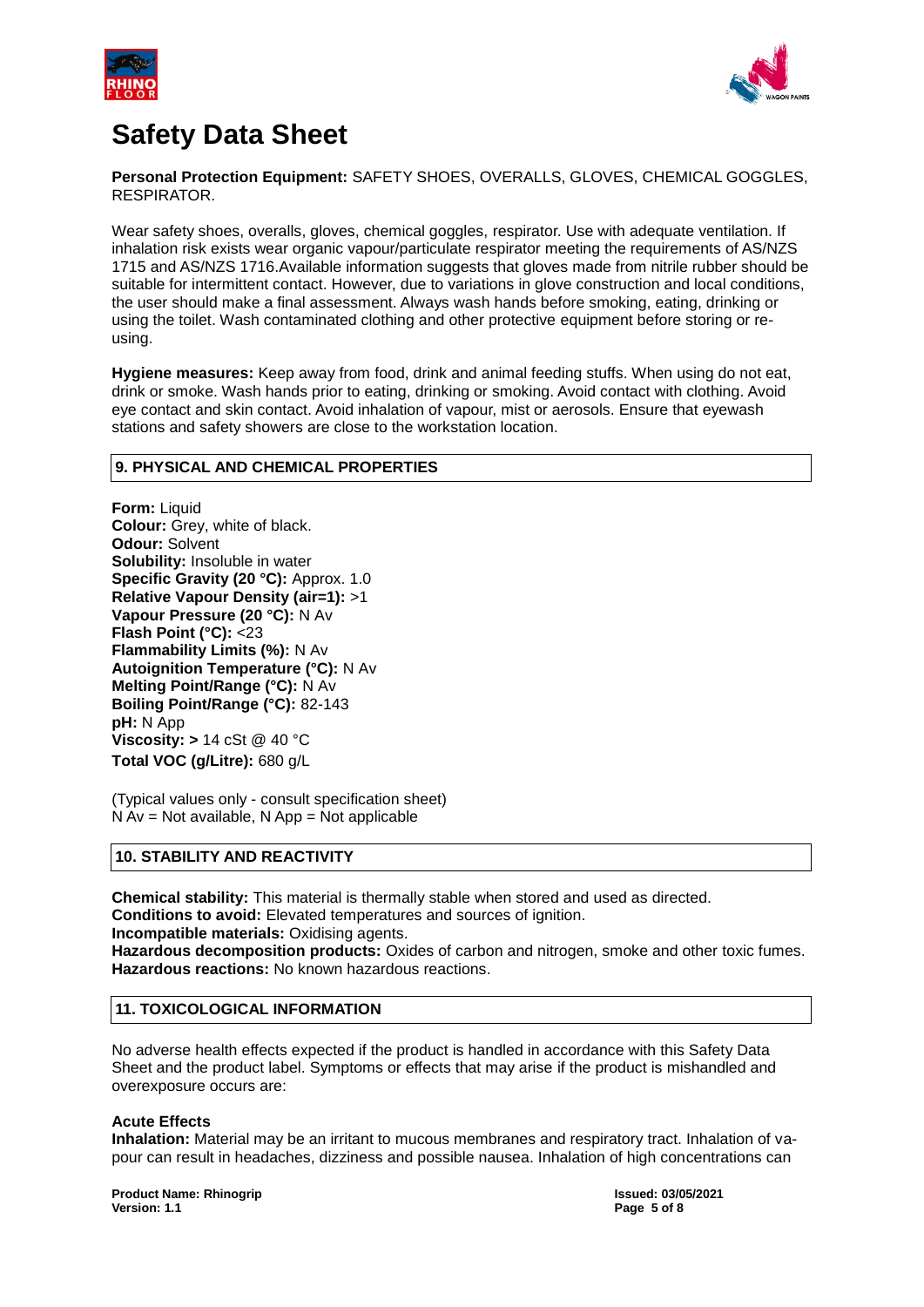



produce central nervous system depression, which can lead to loss of co-ordination, impaired judgement and if exposure is prolonged, unconsciousness.

**Skin contact:** Contact with skin will result in irritation. A skin sensitiser. Repeated or prolonged skin contact may lead to allergic contact dermatitis.

**Ingestion:** Swallowing can result in nausea, vomiting and irritation of the gastrointestinal tract.

**Eye contact:** An eye irritant.

#### **Acute toxicity**

**Inhalation:** This material has been classified as non-hazardous. Acute toxicity estimate (based on ingredients): >20 mg/L

**Skin contact:** This material has been classified as non-hazardous. Acute toxicity estimate (based on ingredients): >2,000 mg/Kg

**Ingestion:** This material has been classified as non-hazardous. Acute toxicity estimate (based on ingredients): >2,000 mg/Kg

**Corrosion/Irritancy:** Eye: this material has been classified as a Category 2A Hazard (reversible effects to eyes). Skin: this material has been classified as a Category 2 Hazard (reversible effects to skin).

**Sensitisation:** Inhalation: this material has been classified as not a respiratory sensitiser. Skin: this material has been classified as a Category 1 Hazard (skin sensitiser).

**Aspiration hazard:** This material has been classified as non-hazardous.

**Specific target organ toxicity (single exposure):** This material has been classified as a Category 3 Hazard. Exposure via inhalation may result in depression of the central nervous system.

### **Chronic Toxicity**

**Mutagenicity:** This material has been classified as non-hazardous.

**Carcinogenicity:** This material has been classified as non-hazardous.

**Reproductive toxicity (including via lactation):** This material has been classified as a Category 2 Hazard.

**Specific target organ toxicity (repeat exposure):** This material has been classified as a Category 2 Hazard. Exposure via inhalation may affect the central nervous system.

### **12. ECOLOGICAL INFORMATION**

Avoid contaminating waterways.

**Acute aquatic hazard:** This material has been classified as non-hazardous. Acute toxicity estimate (based on ingredients): >100 mg/L

**Long-term aquatic hazard:** This material has been classified as non-hazardous. Non-rapidly or rapidly degradable substance for which there are adequate chronic toxicity data available OR in the absence of chronic toxicity data, Acute toxicity estimate (based on ingredients): >100 mg/L, where the substance is not rapidly degradable and/or BCF < 500 and/or log Kow < 4.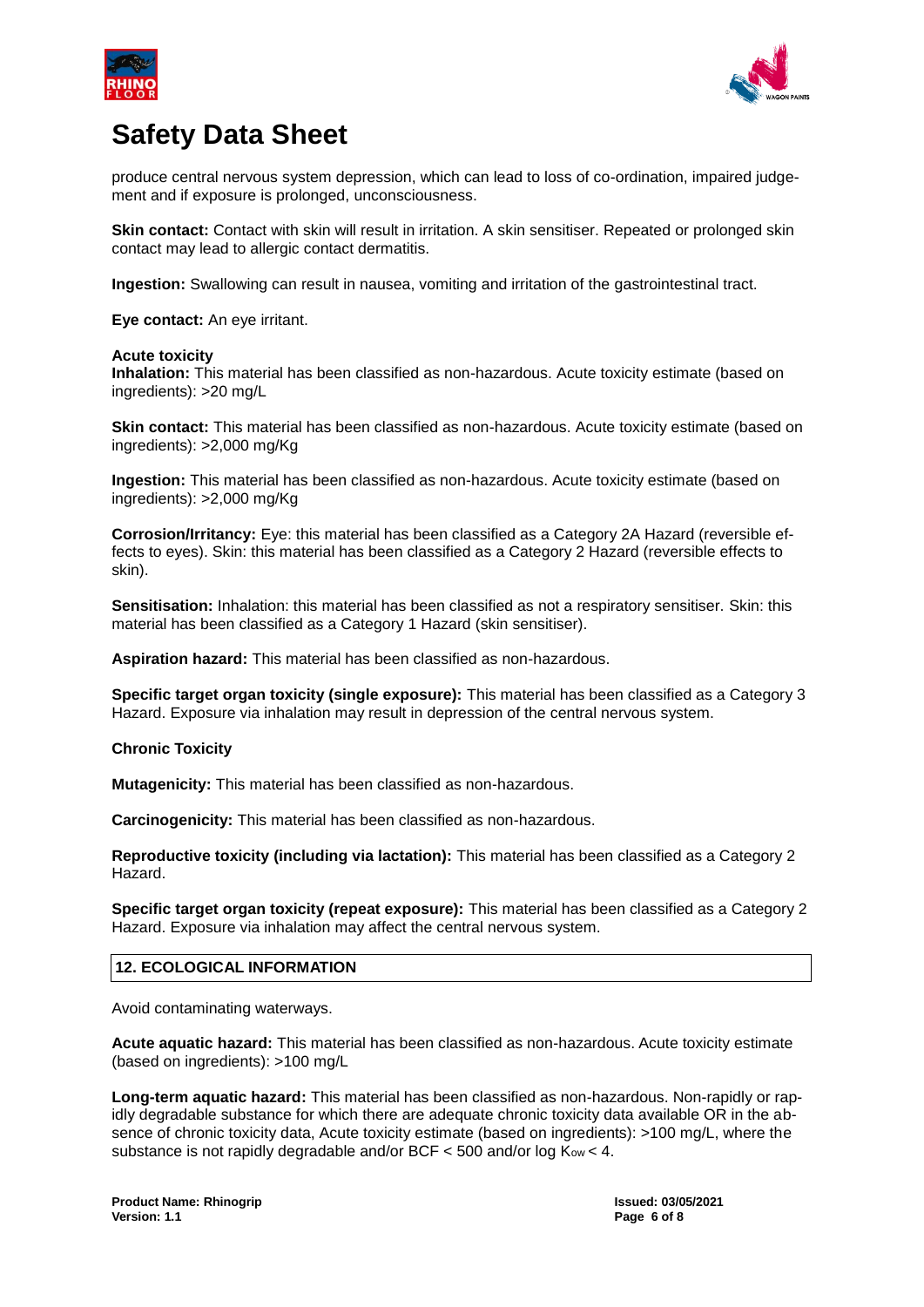



**Ecotoxicity:** No information available.

**Persistence and degradability:** No information available.

**Bioaccumulative potential:** No information available.

**Mobility:** No information available.

# **13. DISPOSAL CONSIDERATIONS**

Persons conducting disposal, recycling or reclamation activities should ensure that appropriate personal protection equipment is used, see Section 8. "Exposure Controls/ Personal Protection" of this SDS.

If possible material and its container should be recycled. If material or container cannot be recycled, dispose in accordance with local, regional, national and international Regulations.

# **14. TRANSPORT INFORMATION ROAD AND RAIL TRANSPORT**

**Classified as Dangerous Goods by the criteria of the "Australian Code for the Transport of dangerous Goods by Road or Rail and the New Zealand NZS5433: Transport of dangerous Goods on Land"**



**UN No:** 1263 **Packing Group: II Dangerous Goods Class: 3 Hazchem Code: •3YE Emergency Response Guide No: 14 Proper Shipping Name:** PAINT

**Segregation Dangerous Goods:** Not to be loaded with explosives (Class 1), flammable gases (Class 2.1), if both are in bulk, toxic gases (Class 2.3), spontaneously combustible substances (Class 4.2), oxidising agents (Class 5.1), organic peroxides (Class 5.2), toxic substances (Class 6.1), infectious substances (Class 6.2) or radioactive substances (Class 7). Exemptions may apply.

### **MARINE TRANSPORT**

Classified as Dangerous Goods by the criteria of the International Maritime Dangerous Goods Code (IMDG Code) for transport by sea. This material is classified as a Marine Pollutant (P) according to the International Maritime Dangerous Goods Code.



**UN No:** 1263 **Dangerous Goods Class:** 3 **Packing Group:** II **Proper Shipping Name:** PAINT

**Product Name: Rhinogrip Issued: 03/05/2021 Version: 1.1 Page 7 of 8**